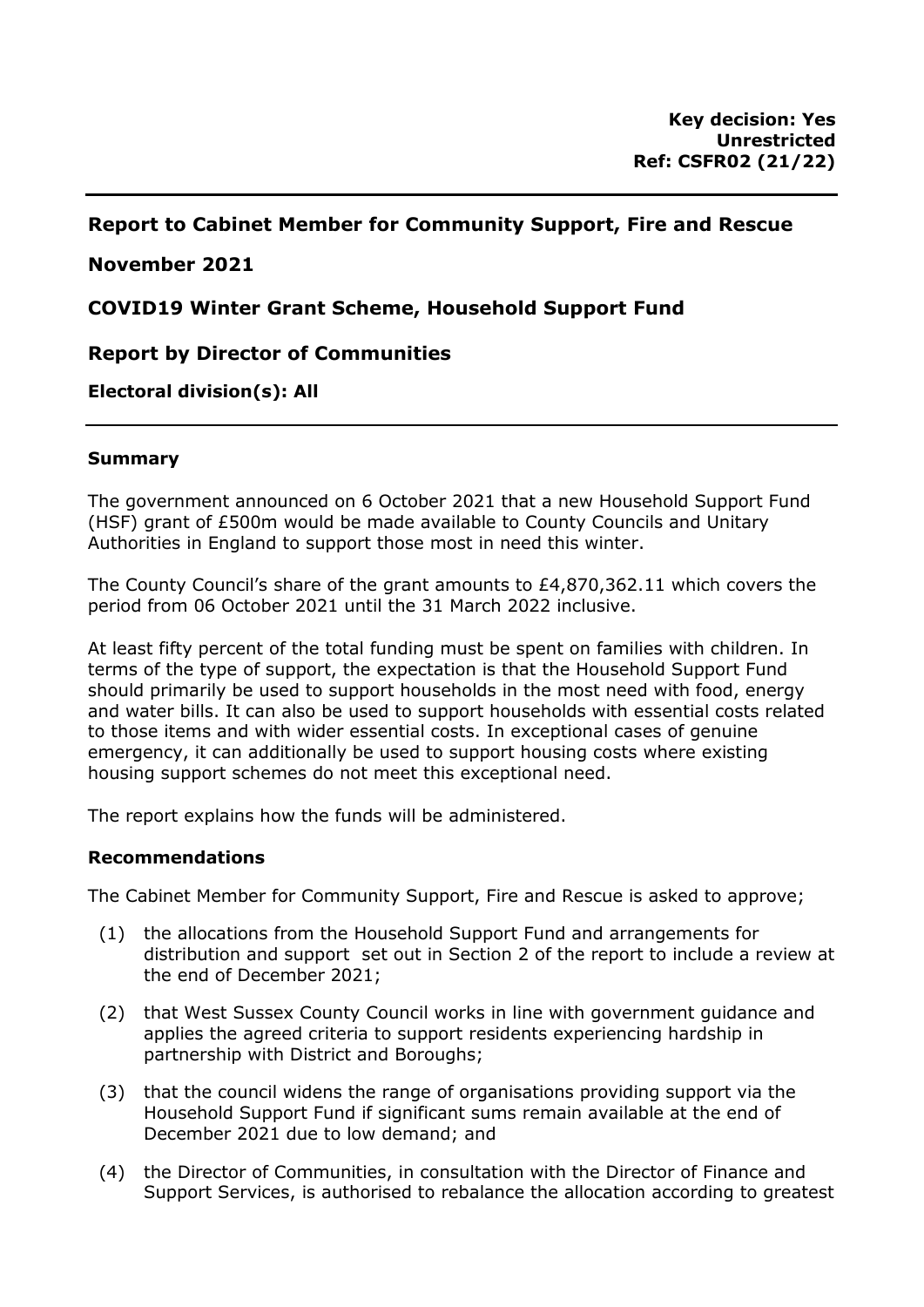need in the event that the funds allocated under school voucher schemes prove insufficient and otherwise to administer the allocations following the review in January 2022.

## **Proposal**

#### **1 Background and context**

- 1.1 At the beginning of October 2021, the Government announced that a new Household Support Fund (HSF) grant will be made available to County Councils and Unitary Authorities in England to support those most in need this winter. This new grant will run from 06 October 2021 to 31 March 2022 and totals £500m.
- 1.2 The County Council will administer the scheme and will receive £4,870,362.11 from The Department for Work and Pensions (DWP) for assistance to vulnerable families with children and other households particularly affected by the pandemic and financial pressures arising during the winter months.
- 1.3 The Household Support Fund follows other Government grant allocations received by the County Council from schemes similarly designed to address financial hardship during the pandemic. The accompanying guidance indicates that is a new grant and must be strictly utilised with the 2021/22 financial year.
- 1.4 The accompanying guidance sets out the required collaboration between DWP, Local Authorities and their delivery partners to successfully meet the policy intentions within the agreed framework. It also provides the constraints that need to be worked within and the reporting arrangements.
- 1.5 Given the purpose and aims of the grant, this proposal has been worked up in conjunction with District and Borough colleagues and draws upon experience of community impact and identified areas of priority need related to the effects of the pandemic, economic recovery and financial pressures experienced during the winter months.
- 1.6 The guidance encourages the local authority to work closely with District Councils and other local partners to identify a broad range of vulnerable households across their local area.
- 1.7 Support is available from October 2021 and authorities should aim to have arrangements in place as quickly as possible to support vulnerable households throughout the grant period.
- 1.8 The County Council has the flexibility within the scheme to identify which persons and households are in most need of support and apply their own discretion when identifying eligibility.
- 1.9 There is a requirement to provide DWP with Management Information to help understand which groups have benefited from grants, the administrative costs and payment assurance.

## **2 Proposal details**

2.1 Proposals have been developed to ensure compliance with the requirements and guidance which indicates that at least fifty percent of the total funding must be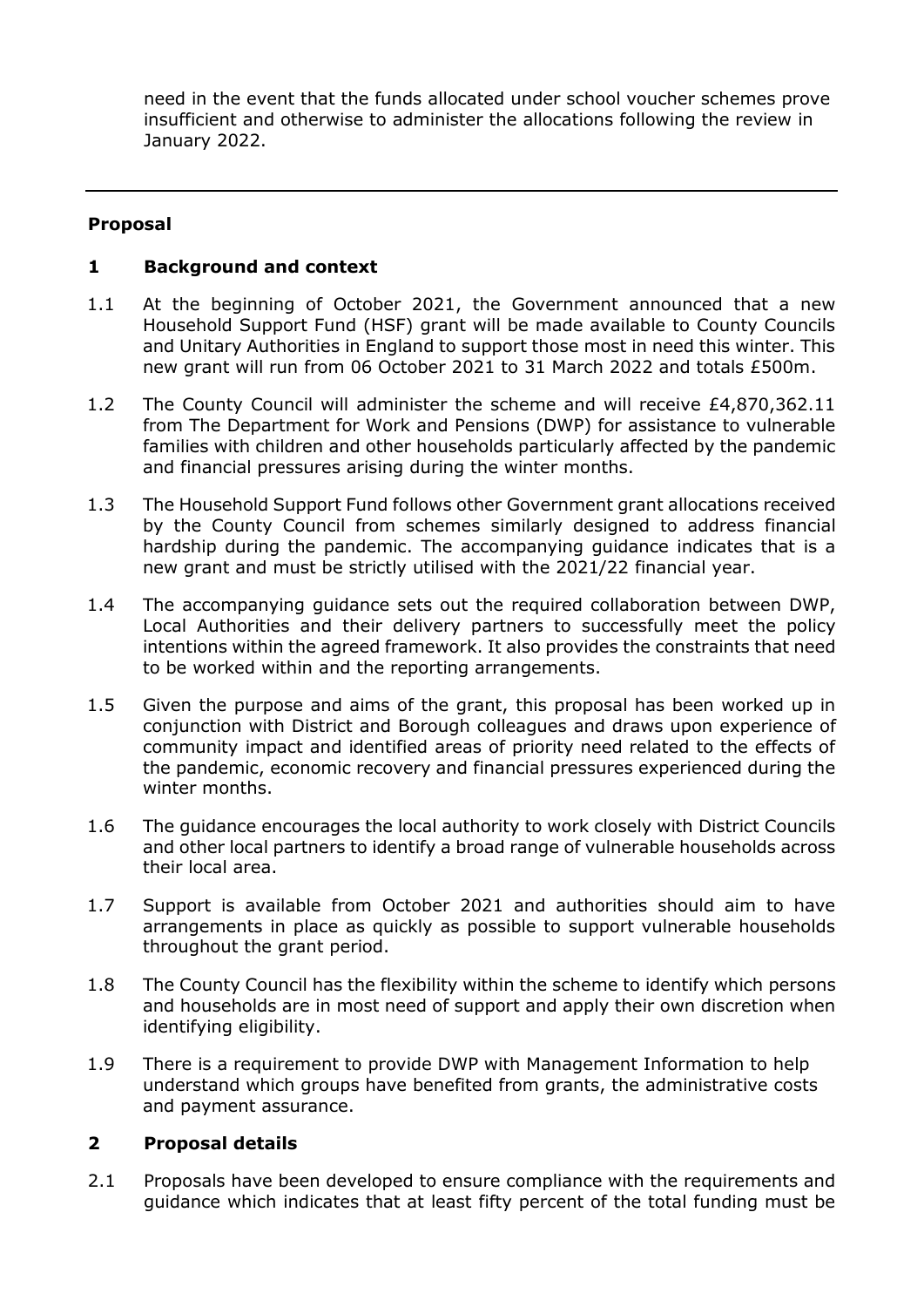spent on families with children. In terms of the type of support, the expectation is that the HSF should primarily be used to support households in the most need with food, energy and water bills. It can also be used to support households with essential costs related to those items and with wider essential costs. In exceptional cases of genuine emergency, it can additionally be used to support housing costs where existing housing support schemes do not meet this exceptional need.

- 2.2 Supermarket vouchers totalling £1,360,000 will be purchased for distribution via schools. This allocation will provide a voucher with £20 value for each Free School Meal (FSM) eligible child to cover the one week October and February Half Term holidays and for two weeks of the Christmas holiday. This approach mirrors that taken during school holiday periods in 2020/21 using previous Covid-19 grant funding allocations. Calculations have included an assumption of growth in the FSM eligible cohort so as to protect the budget allocation.
- 2.3 The remaining grant will be will set against costs resulting from addressing individual, family and household circumstances against the following categories of need as set out in the guidance.
	- a. Support for Food
	- b. Support for Energy and Water (e.g., electricity bill payment, gas bill payment, oil bill payment, refillable gas canister payment, fuel voucher, water bill payment)
	- c. Support for Essentials linked to Energy and Water (e.g., white goods; cooker, fridge, freezer, washing machine, tumble dryer, plug in heater, Microwave, Slow cooker, Clothing, Bedding, Home furnishing relating to retaining heat)
	- d. Support for Wider Essentials (e.g., Phone credit, phone bills, broadband, Transport costs including public transport)
	- e. Support for housing costs (e.g., support with rent payment and arrears where no alternative is possible following a Housing Officer's professional assessment of need)
- 2.4 Support can be accessed via two distinct channels
	- a. County Council Community Hub, either by telephone on 0330 22 27980 or using the online request form via the website. The Community Hub is available seven days a week, Monday to Friday 8.00am‐8.00pm and weekends and bank holidays 9.00am-5.00pm
	- b. District and Borough Councils either via the Housing Department or Revenue & Benefits Teams
- 2.5 Support will be delivered in a number of ways as part of a comprehensive offer and will be tailored to meet the specific circumstances. Cash payments will not be made direct to individuals but depending on the category of need identified support may be delivered via a voucher (e.g., for supermarket or high street store), direct provision of items, payment to supplier (e.g., utility bill payment) or purchase direct from vendor for delivery to customer (e.g., white goods).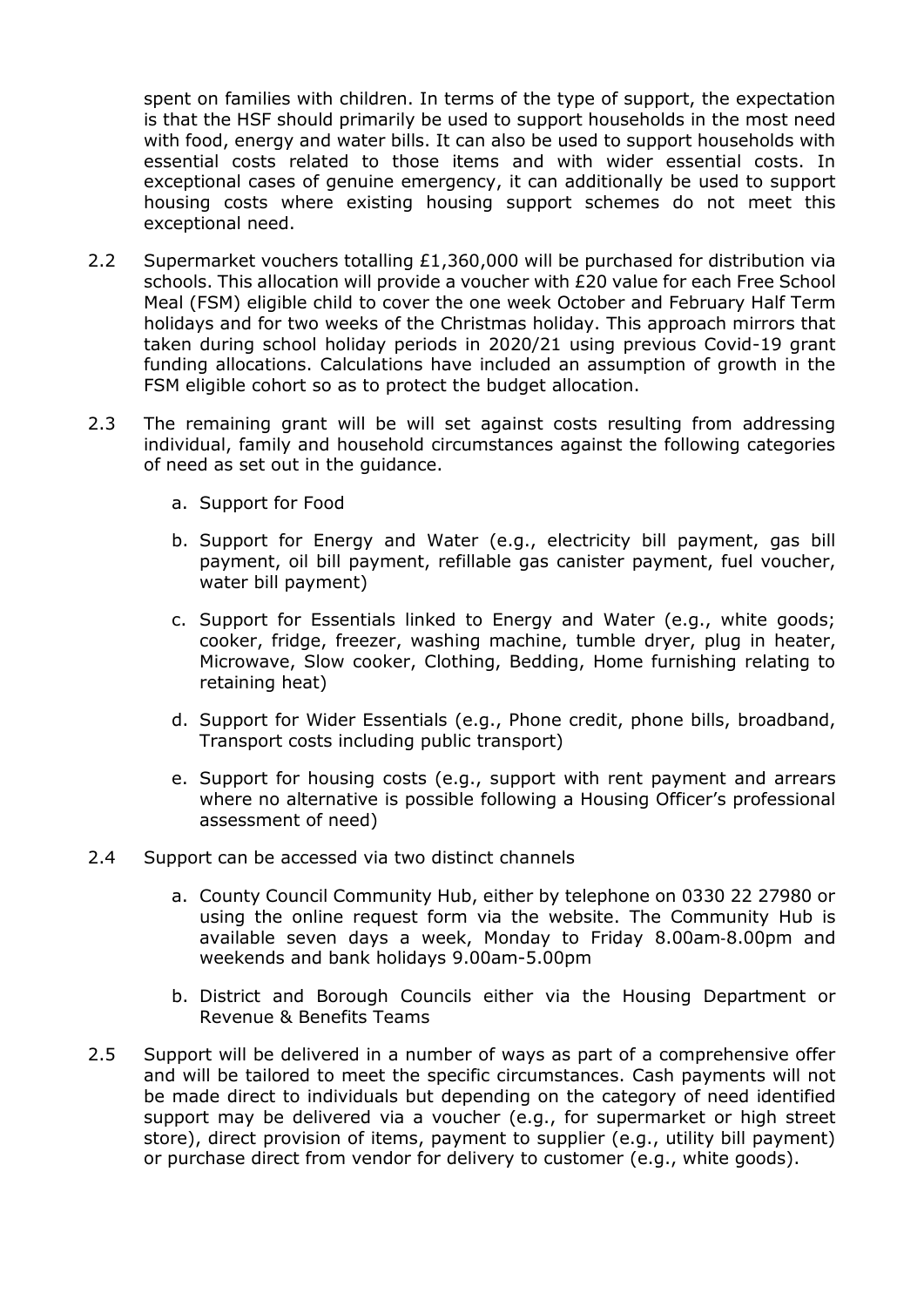- 2.6 Anyone is able to make contact to discuss their individual, family or household circumstances but the following criteria will be used to assess and prioritise use of these funds
	- a. Statutory sick pay claimant (no other benefits)
	- b. New applicant for Universal Credit
	- c. Awaiting payment/delay in start of statutory benefit (e.g. State Pension)
	- d. Move to Temporary Accommodation (including a Refuge)
	- e. Bereavement (restricting access to funds)
	- f. Professional referral following assessment of need (if the request falls out of the above criteria)
	- g. Individuals with no recourse to public funds but has a genuine care need that does not arise solely from destitution, for example if:
		- i. there are community care needs
		- ii. they have serious health problems
		- iii. there is a risk to a child's wellbeing
- 2.7 The relevant details will be maintained by both the Community Hub Team and where appropriate District and Boroughs, to evidence the grant is spent in line with the guidance ensuring due diligence is undertaken to manage the risk of misuse.
- 2.8 Details of the fund, who is eligible and how it can be accessed will be communicated widely with key stakeholders and direct to the public (e.g. via school newsletters). The communications approach will be multi-channelled and targeted at key groups identified as needing support as well as the wider population.
- 2.9 Printed material will be made available through a variety of channels to reach those people who do not use digital means.
- 2.10 The County Council in conjunction with District and Boroughs will use key networks to distribute assets and messaging, in particular schools, colleges, universities and early years settings as well as housing providers, businesses, partners and the community and voluntary sector.

## **3 Other options considered (and reasons for not proposing)**

3.1 Other options for use of funding were considered when consulting with partners, such as a more direct distribution or an allocation to each District and Borough. It was agreed that the proposals outlined above offer the best arrangement to ensure that the support is made available swiftly, provides countywide access and focused on those most in need as identified within the criteria set out in 2.1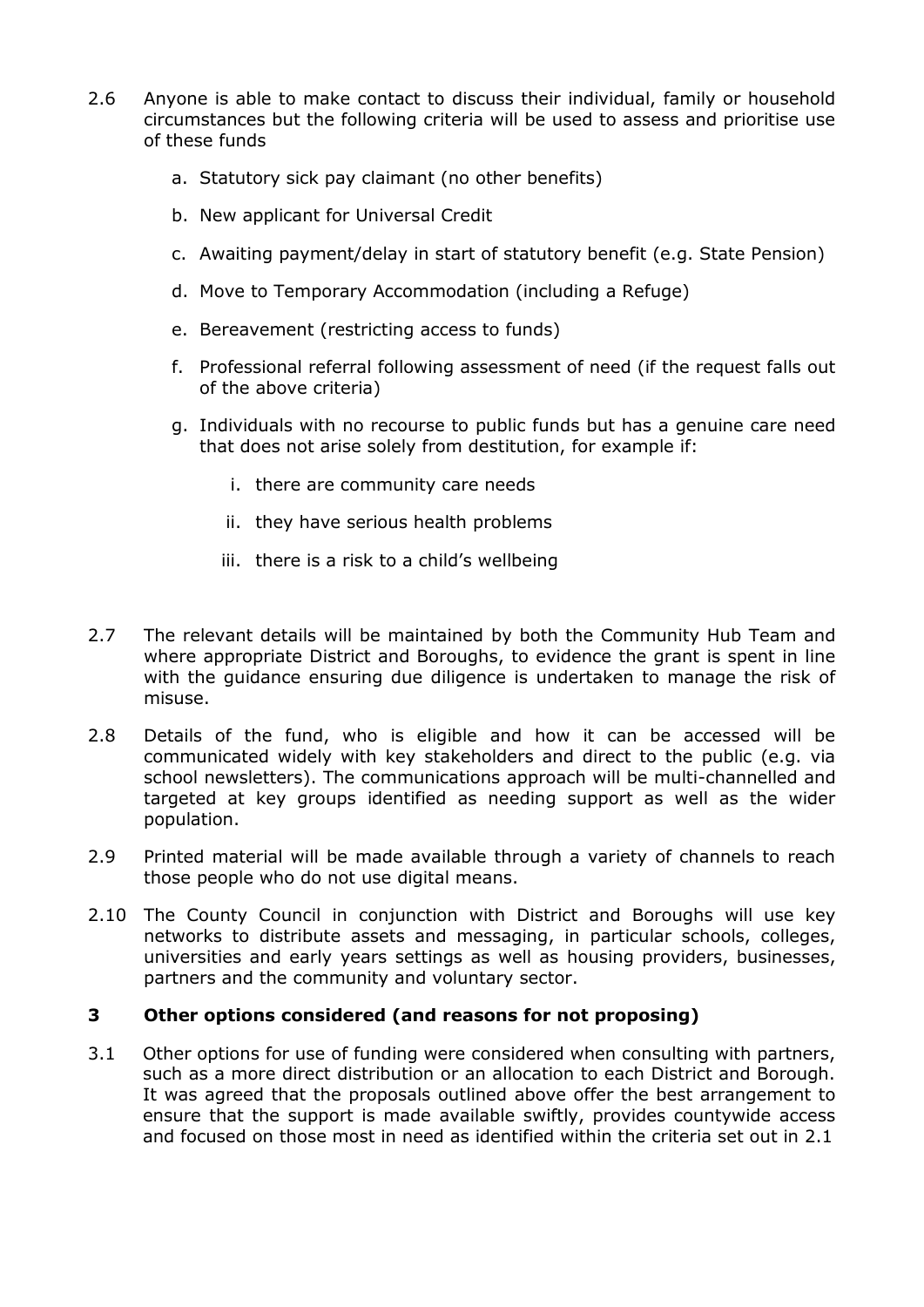- 3.2 The provision of cash payments was considered but this significantly increases the administration process, risk of fraud and diminishes the ability to provide the Management Information return on spend data as required by the DWP.
- 3.3 In supporting Free School Meal eligible children during the forthcoming school holidays a number of options were considered but not progressed. These included;

a) Opening school kitchens – not feasible to ask circa 700 term-time only staff to cancel leave at short notice to work over the Christmas period.

b) Food parcels – little confidence that supply chains are robust enough and provider would be able to meet the demand. Additionally, dietary requirements would likely be unmet.

#### **4 Consultation, engagement and advice**

4.1 West Sussex Districts and Boroughs, Headteachers and Health and Social Care colleagues were among those consulted to discuss the arrangements and allocations of the Household Support Fund to West Sussex residents and to identify key contacts within their organisation to facilitate referrals.

#### **5 Finance**

- 5.1 There is no net financial impact on the County Council. The Department for Work and Pensions (DWP) will provide the funding to the County Council under section 31 of the Local Government Act 2003, who will administer the scheme.
- 5.2 Authorities will be required to provide two management information (MI) returns outlining their grant spend and the volume of awards:
	- An interim MI return for the period 6 October 2021 to 31 December 2021 will be due 21 January 2022;
	- A final MI return for the period 6 October 2021 to 31 March 2022 will be due 22 April 2022;
- 5.3 Grant payments will be made to authorities in arrears on receipt of a fully completed and verified MI return.
- 5.4 A requirement to complete Management Information returns will be part of each delivery partner agreement to ensure that funds are drawn down based on demand and that funding allocations are spent within the time restriction. District and Boroughs will submit this weekly to ensure that the level of demand can be tracked throughout the delivery period.
- 5.5 Procurement of supermarket vouchers will be spent across two suppliers. There is not a charge to the Council to set-up or administer the scheme so the spend therefore represents the cost of vouchers issued only.
- 5.6 Suppliers have been selected according to experience of delivering voucher schemes directly in schools. Contract terms do not exceed 12 months.
- 5.7 In the event that there are significant levels of funding remaining following the December review at the end of January 2022 consideration will be made of utilising a range of Voluntary and Community Sector organisations from any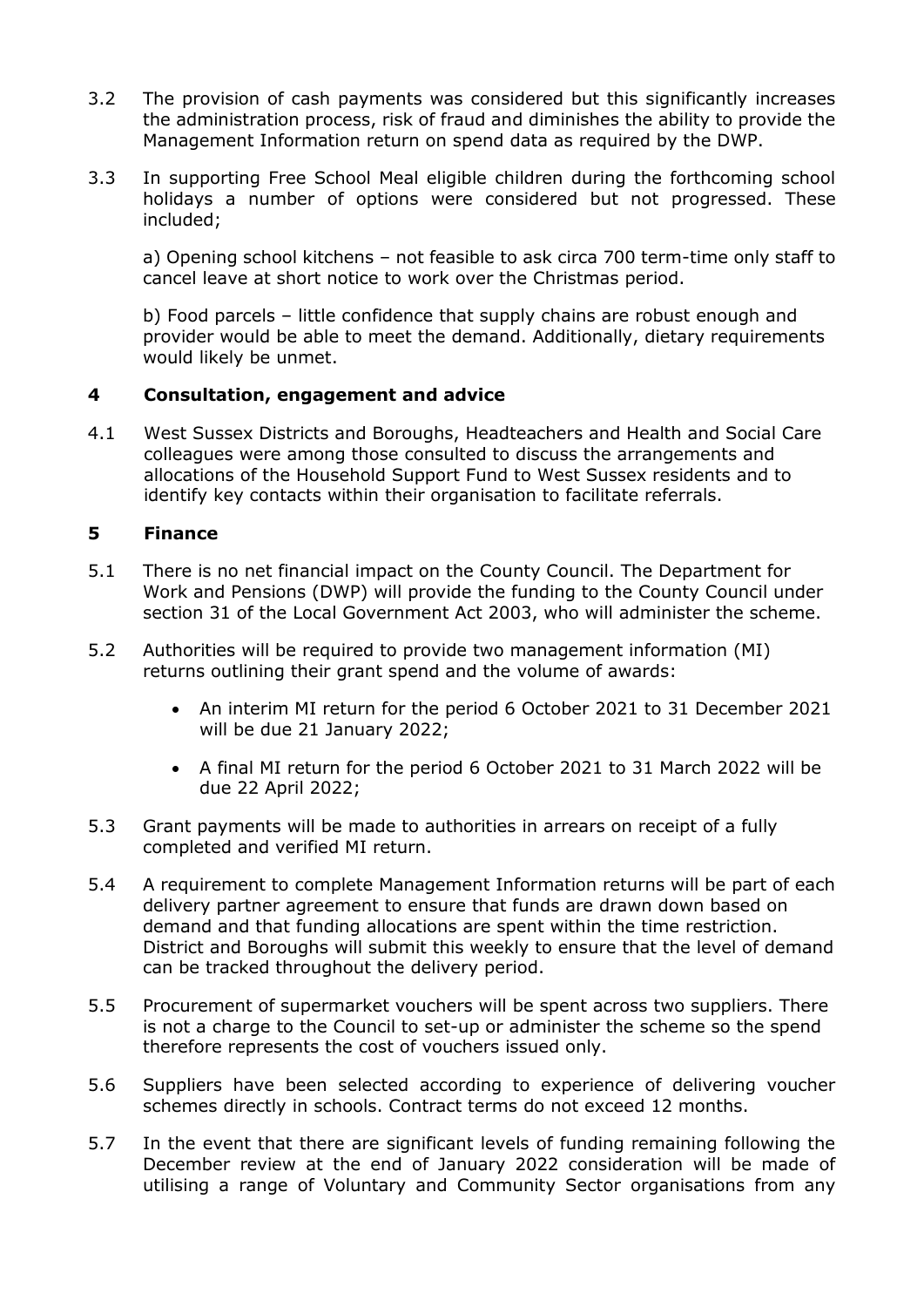unallocated portion of the remaining grant. This will be agreed by the Director of Communities in consultation with the Director of Finance and Support Services.

5.8 The detail of the support given to residents will be reported to DWP as required.

| <b>Risk</b>                                                                                                                                                                                   | Mitigating Action -in place or planned                                                                                                                                                                                                                                                                                                                     |
|-----------------------------------------------------------------------------------------------------------------------------------------------------------------------------------------------|------------------------------------------------------------------------------------------------------------------------------------------------------------------------------------------------------------------------------------------------------------------------------------------------------------------------------------------------------------|
| There is a potential risk<br>that individuals who<br>are not in need will<br>request support.                                                                                                 | The criteria outlined in 2.1 should mitigate the risk<br>by clarifying the scheme parameters.                                                                                                                                                                                                                                                              |
| There is a potential risk<br>that the fund will be a<br>target for fraud                                                                                                                      | Eligibility criteria with accompanying evidence<br>requirements to confirm status have been agreed to<br>prioritise the fund allocation and mitigate<br>speculative requests.                                                                                                                                                                              |
|                                                                                                                                                                                               | Management information requirements necessitate<br>data capture for each award and data returns are<br>double checked by staff not involved in the<br>operational delivery.                                                                                                                                                                                |
|                                                                                                                                                                                               | Only named individuals in each organisation have<br>the ability to submit requests for support (e.g.<br>delivery of food parcels) with management<br>oversight.                                                                                                                                                                                            |
|                                                                                                                                                                                               | No cash payments are utilised. Purchase of goods or<br>payment of bills is via corporate credit card with a<br>second layer of approval/verification                                                                                                                                                                                                       |
| There is a potential risk<br>that individuals will<br>seek financial support<br>for hardship from<br>multiple sources.                                                                        | Household circumstances will be considered on an<br>individual basis prior to providing individual support<br>to minimise duplication however families receiving<br>other forms of assistance are not excluded from<br>receiving support through this grant.                                                                                               |
|                                                                                                                                                                                               | Allocation through Housing and Revenues & Benefits<br>Services within each District and Borough and to<br>individuals already known by the County Council and<br>identified as in need should reduce the risk of<br>multiple payments. This will be further supported by<br>the requirement to collect Management Information<br>as per the DWP Framework. |
| Where the council<br>accepts grant funding<br>and distributes it, it<br>becomes liable to repay<br>any grants that are<br>used incorrectly or<br>against the terms of<br>the grant agreement. | The criteria outlined in Section 2 of this report<br>should mitigate this risk by clarifying scheme<br>parameters. The detail of the support given to<br>residents will be reported to DWP as required.                                                                                                                                                    |

# **6 Risk implications and mitigations**